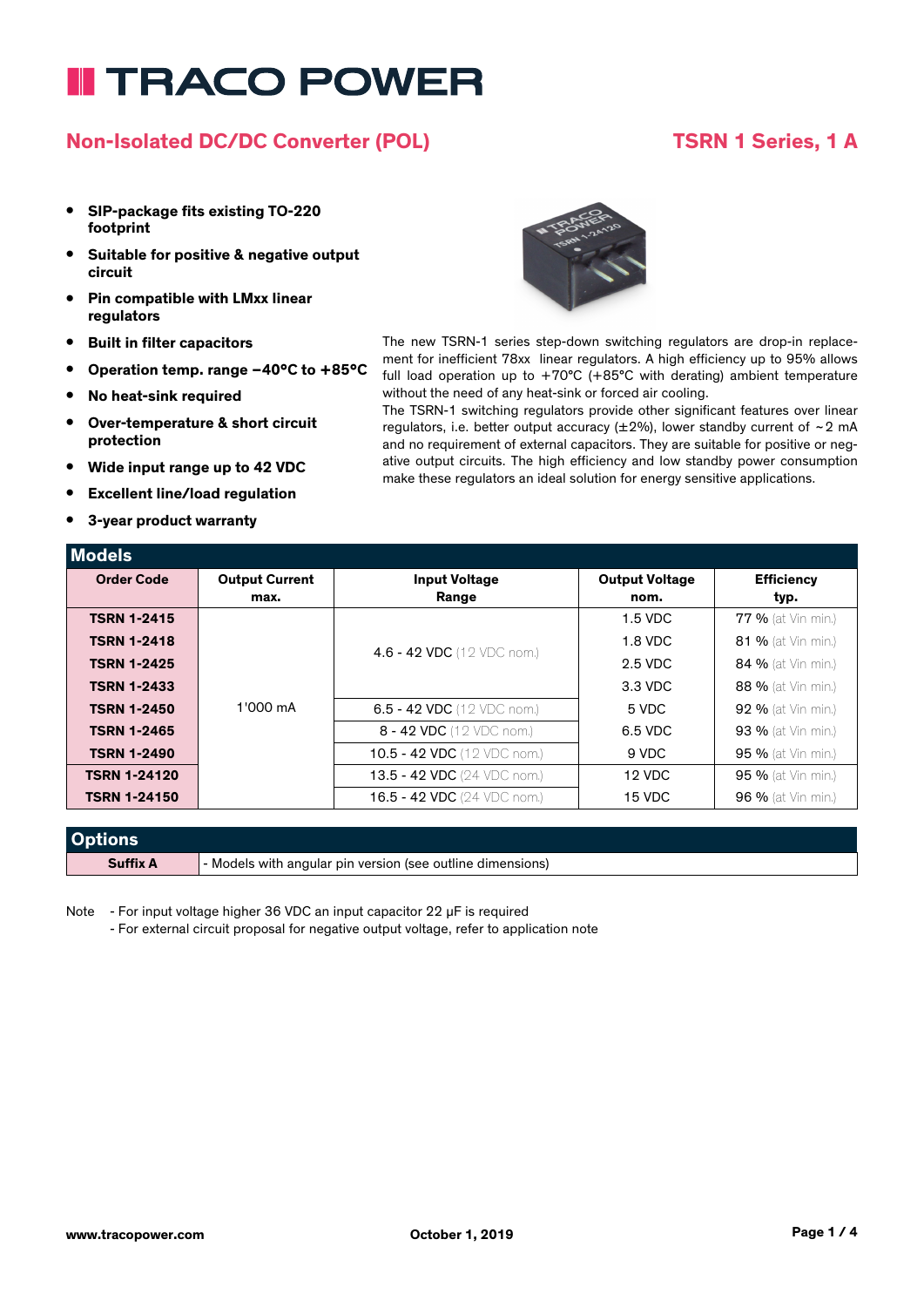| <b>Input Specifications</b> |              |                                     |
|-----------------------------|--------------|-------------------------------------|
| Input Current               | - At no load | 12 Vin models: 2 mA typ.            |
|                             |              | 24 Vin models: 3 mA typ.            |
| Reflected Ripple Current    |              | 12 Vin models: 100 mAp-p typ.       |
|                             |              | 24 Vin models: 100 mAp-p typ.       |
| Recommended Input Fuse      |              | 12 Vin models: 2'000 mA (slow blow) |
|                             |              | 24 Vin models: 2'000 mA (slow blow) |
| Input Filter                |              | <b>Internal Capacitor</b>           |

| <b>Output Specifications</b>     |                                 |                                |                                                     |  |
|----------------------------------|---------------------------------|--------------------------------|-----------------------------------------------------|--|
| <b>Voltage Set Accuracy</b>      |                                 |                                | $\pm 2\%$ max.                                      |  |
| Regulation                       | - Input Variation (Vmin - Vmax) |                                | $0.2\%$ max.                                        |  |
|                                  | - Load Variation (10 - 100%)    |                                | 0.6% max. (1.5 Vout models, straight pin vers.)     |  |
|                                  |                                 |                                | 1.2% max. (1.5 Vout models, angular pin vers.)      |  |
|                                  |                                 |                                | 0.4% max. (1.8 Vout models, straight pin vers.)     |  |
|                                  |                                 |                                | 1.2% max. (1.8 Vout models, angular pin vers.)      |  |
|                                  |                                 |                                | 0.4% max. (other output models, both pin vers.)     |  |
| Ripple and Noise                 |                                 |                                | 1.5 Vout models: 50 mVp-p max.                      |  |
| (20 MHz Bandwidth)               |                                 |                                | 1.8 Vout models: 50 mVp-p max.                      |  |
|                                  |                                 |                                | 2.5 Vout models: 50 mVp-p max.                      |  |
|                                  |                                 |                                | 3.3 Vout models: 50 mVp-p max.                      |  |
|                                  |                                 |                                | 5 Vout models: 50 mVp-p max.                        |  |
|                                  |                                 |                                | 6.5 Vout models: 50 mVp-p max.                      |  |
|                                  |                                 |                                | 9 Vout models: 75 mVp-p max.                        |  |
|                                  |                                 |                                | 12 Vout models: 75 mVp-p max.                       |  |
|                                  |                                 |                                | 15 Vout models: 75 mVp-p max.                       |  |
| Capacitive Load                  |                                 |                                | 470 µF max.                                         |  |
| Minimum Load                     |                                 |                                | Not required                                        |  |
| <b>Temperature Coefficient</b>   |                                 |                                | $\pm 0.015$ %/K max.                                |  |
| Start-up Time                    |                                 | 5 ms typ.                      |                                                     |  |
| Start-up Overshoot Voltage       |                                 | $1\%$ max.                     |                                                     |  |
| <b>Short Circuit Protection</b>  |                                 | Continuous, Automatic recovery |                                                     |  |
| <b>Output Current Limitation</b> |                                 | 200% typ. of lout max.         |                                                     |  |
| <b>Transient Response</b>        | - Peak Variation                |                                | 150 mV typ. / 250 mV max. (50% Load Step)           |  |
|                                  | - Response Time                 |                                | 250 $\mu$ s typ. / 350 $\mu$ s max. (50% Load Step) |  |

| <b>General Specifications</b> |                         |                                                    |
|-------------------------------|-------------------------|----------------------------------------------------|
| <b>Relative Humidity</b>      |                         | 95% max. (non condensing)                          |
| Temperature Ranges            | - Operating Temperature | $-40^{\circ}$ C to $+85^{\circ}$ C                 |
|                               | - Case Temperature      | $+100^{\circ}$ C max.                              |
|                               | - Storage Temperature   | $-55^{\circ}$ C to $+125^{\circ}$ C                |
| Power Derating                | - High Temperature      | 2.86 %/K above 65°C                                |
| Over Temperature              | - Protection Mode       | <b>170°C typ.</b> (Automatic recovery)             |
| <b>Protection Switch Off</b>  | - Measurement Point     | Internal IC temperature                            |
| Cooling System                |                         | <b>Natural convection (20 LFM)</b>                 |
| <b>Switching Frequency</b>    |                         | <b>240 - 360 kHz</b> (PWM) (1.5 - 3.3 Vout models) |
|                               |                         | 464 - 696 kHz (PWM) (5 - 15 Vout models)           |
| <b>Insulation System</b>      |                         | Non-isolated                                       |
| Reliability                   | - Calculated MTBF       | 20'000'000 h (MIL-HDBK-217F, ground benign)        |
| Environment                   | - Vibration             | MIL-STD-810F                                       |
|                               |                         | EN 61373                                           |
|                               | - Mechanical Shock      | MIL-STD-810F                                       |
|                               |                         | EN 61373                                           |
|                               | - Thermal Shock         | MIL-STD-810F                                       |
|                               |                         | EN 61373                                           |

All specifications valid at nominal voltage, full load and +25°C after warm-up time unless otherwise stated.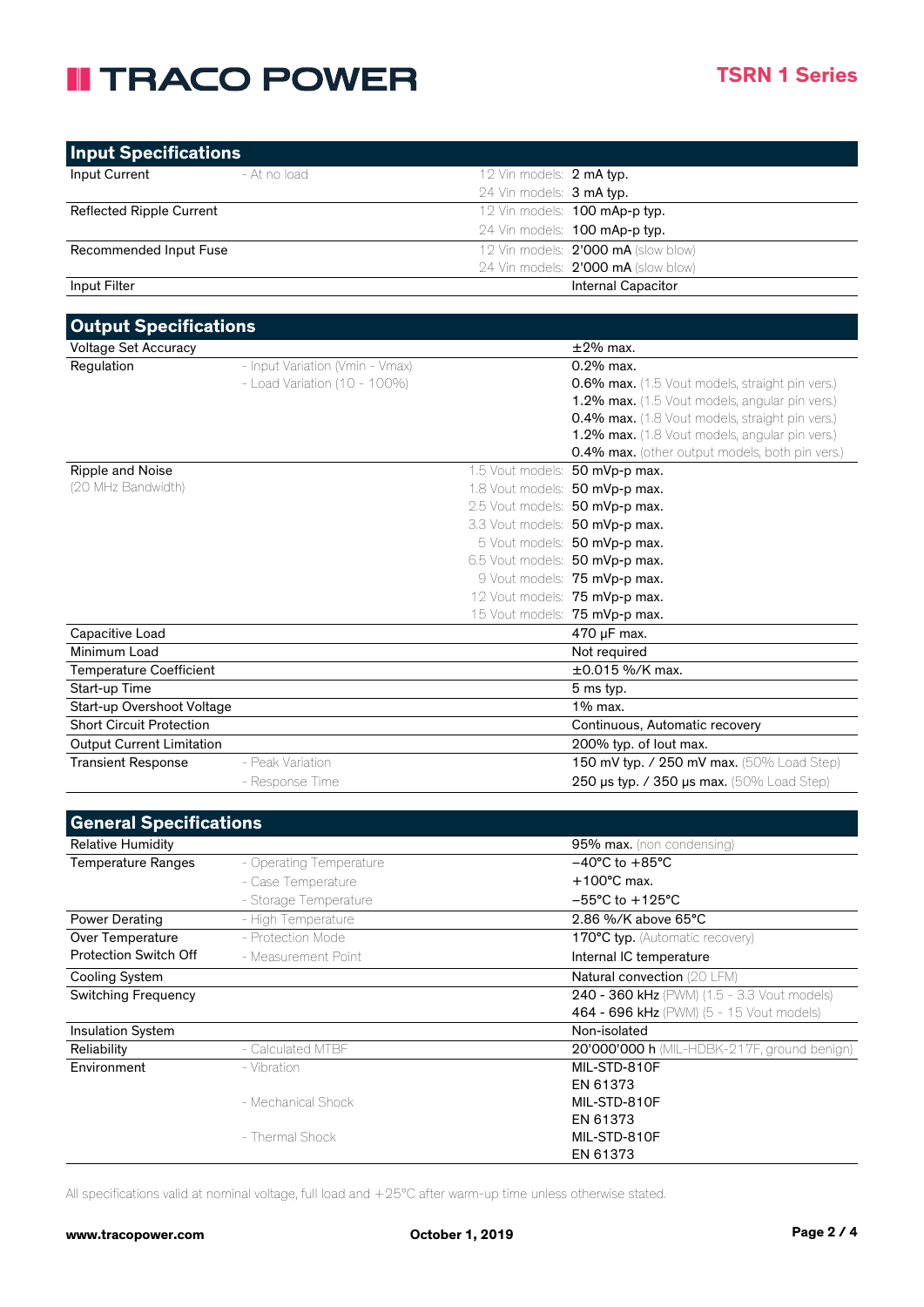### **TSRN 1 Series**

| <b>Housing Material</b>                 | Non-conductive Plastic (UL94 V-0 rated)       |
|-----------------------------------------|-----------------------------------------------|
| <b>Potting Material</b>                 | <b>Silicone</b> ( $UL$ 94 $V$ -0 rated)       |
| Soldering Profile                       | <b>Wave Soldering</b> (1.5mm from casing)     |
|                                         | 265°C / 10 s max.                             |
| <b>Connection Type</b>                  | <b>THD</b> (Through-Hole Device)              |
| Weight                                  | 1.9 <sub>g</sub>                              |
| <b>Environmental Compliance</b> - Reach | www.tracopower.com/info/reach-declaration.pdf |
| $-$ RoHS                                | www.tracopower.com/info/rohs-declaration.pdf  |

### **Supporting Documents**

| <b>Overview Link</b> (for additional Documents) | www.tracopower.com/overview/tsrn1 |
|-------------------------------------------------|-----------------------------------|
|-------------------------------------------------|-----------------------------------|

#### **Outline Dimensions**

#### **Straight pin version (Standard)**



Dimensions in mm (inch) Tolerances:  $x.xx \pm 0.5$  ( $x.x \pm 0.02$ ) Tolerances: x.xxx  $\pm$  0.25 (x.xx  $\pm$  0.01) Pin pich tolerances:  $\pm 0.25$  ( $\pm 0.01$ ) Pin dimension tolerances:  $\pm$ 0.1 ( $\pm$ 0.004)

| <b>Pinout</b> |                 |
|---------------|-----------------|
| Pin           | <b>Function</b> |
|               | $+V$ in         |
| 2             | GND             |
| з             | $+$ Vout        |

All specifications valid at nominal voltage, full load and +25°C after warm-up time unless otherwise stated.